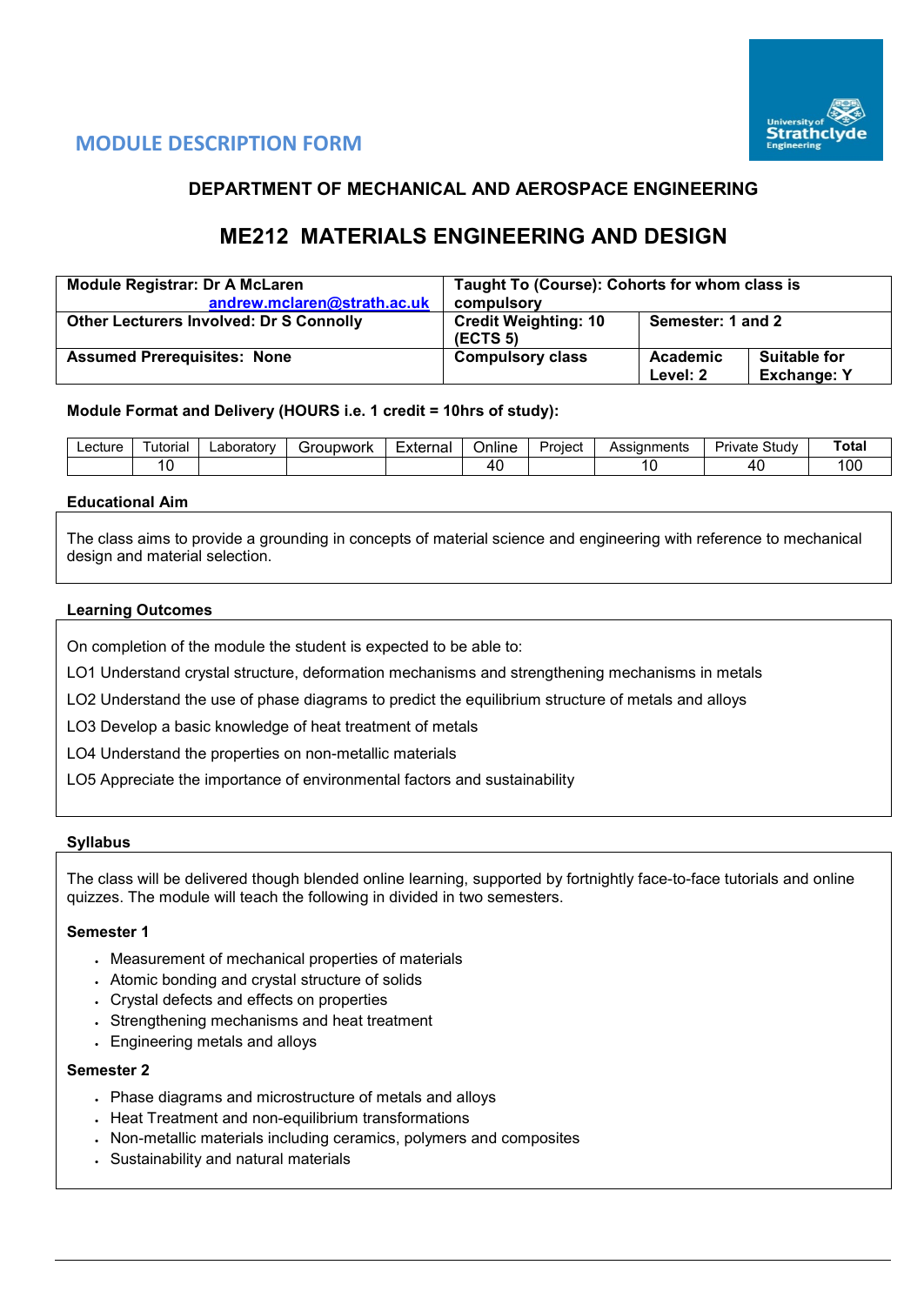#### **Assessment of Learning Outcomes**

#### **Criteria**

For each of the Module Learning Outcomes the following criteria will be used to make judgements on student learning:

LO1

- C1 demonstrate knowledge in strengthening and deformation processes with respect to metals and alloys
- 
- C2 demonstrate understanding of atomic structure, packing density and slip planes in crystals<br>C3 demonstrate understanding of the influence of crystal structure in terms of physical and me demonstrate understanding of the influence of crystal structure in terms of physical and mechanical properties

LO<sub>2</sub><br>C<sub>1</sub>

- demonstrate knowledge using different types of phase diagram
- C2 understand the difference between phases and weight composition
- C3 demonstrate knowledge in recognizing steels and cast iron microstructure

### LO3

- C1 demonstrate knowledge of heat treatment methods and applications
- C2 demonstrate understanding of the role of phase diagrams in determining heat treatment procedure<br>C3 demonstrate knowledge in hardening and tempering, annealing, stress relieving and normalising
- demonstrate knowledge in hardening and tempering, annealing, stress relieving and normalising
- LO4<br>C1
- C1 demonstrate knowledge of a range of non-metallic materials<br>C2 describe the relationship between processing, structure and
- describe the relationship between processing, structure and properties in ceramics, polymers and composites
- LO5 Appreciate the importance of environmental factors and sustainability
- C1 demonstrate understanding of sustainability in material supply and use
- C2 demonstrate understanding of the use of natural and bio materials

The standards set for each criterion per Module Learning Outcome to achieve a pass grade are indicated on the assessment sheet for all assessment.

#### **Principles of Assessment and Feedback**

*(within Assessment and Feedback Policy at: <https://www.strath.ac.uk/professionalservices/staff/policies/academic/> )*

Formal, summative feedback will be provided by the return of examination marks to students after assessment (note: exam scripts will not be returned to students and no individual or collective discussion of exam performance will be facilitated).

Informal feedback will be provided at regular tutorial sessions (online or on-campus) primarily through verbal discussion with individuals or groups on tutorial exercises attempted in advance by students (note:- to receive this feedback students should participate in these tutorials but attendance is not mandatory).

Fortnightly online quizzes will provide formative feedback on each student's learning and contribute to the final mark.

A first Online Assessment at the end of Semester 1 will be used to assess the students' understanding of the concepts inherent in Semester 1.

A second Online Assessment at the end of Semester 2 will be used to assess the students' understanding of the concepts inherent in Semester 2.

|                                       |                               | <b>Examination</b> |               |                            | <b>Coursework</b> |        | <b>Practical</b> | <b>Project</b> |           |  |
|---------------------------------------|-------------------------------|--------------------|---------------|----------------------------|-------------------|--------|------------------|----------------|-----------|--|
| <b>Number</b>                         | Month(s)                      | <b>Duration</b>    | Weighting     | Weighting<br><b>Number</b> |                   | Number | <b>Weighting</b> | Number         | Weighting |  |
|                                       | Dec                           | 1hr                | 35%           | 10                         | 30%               |        |                  |                |           |  |
|                                       | Apr/May                       | 1hr                | 35%           |                            |                   |        |                  |                |           |  |
| * Dec sem1 assessment: LO1 - LO3, LO5 |                               |                    | $*$ LO1 – LO5 |                            |                   |        |                  |                |           |  |
|                                       | * Apr/May sem2 exam: LO3, LO4 |                    |               |                            |                   |        |                  |                |           |  |

#### **Assessment Method(s) Including Percentage Breakdown and Duration of Exams** *(individual weightings)*

*\* L/Os: Indicate which Learning Outcomes (L01, L02, etc) are to be assessed by exam/coursework/practical/project as required.*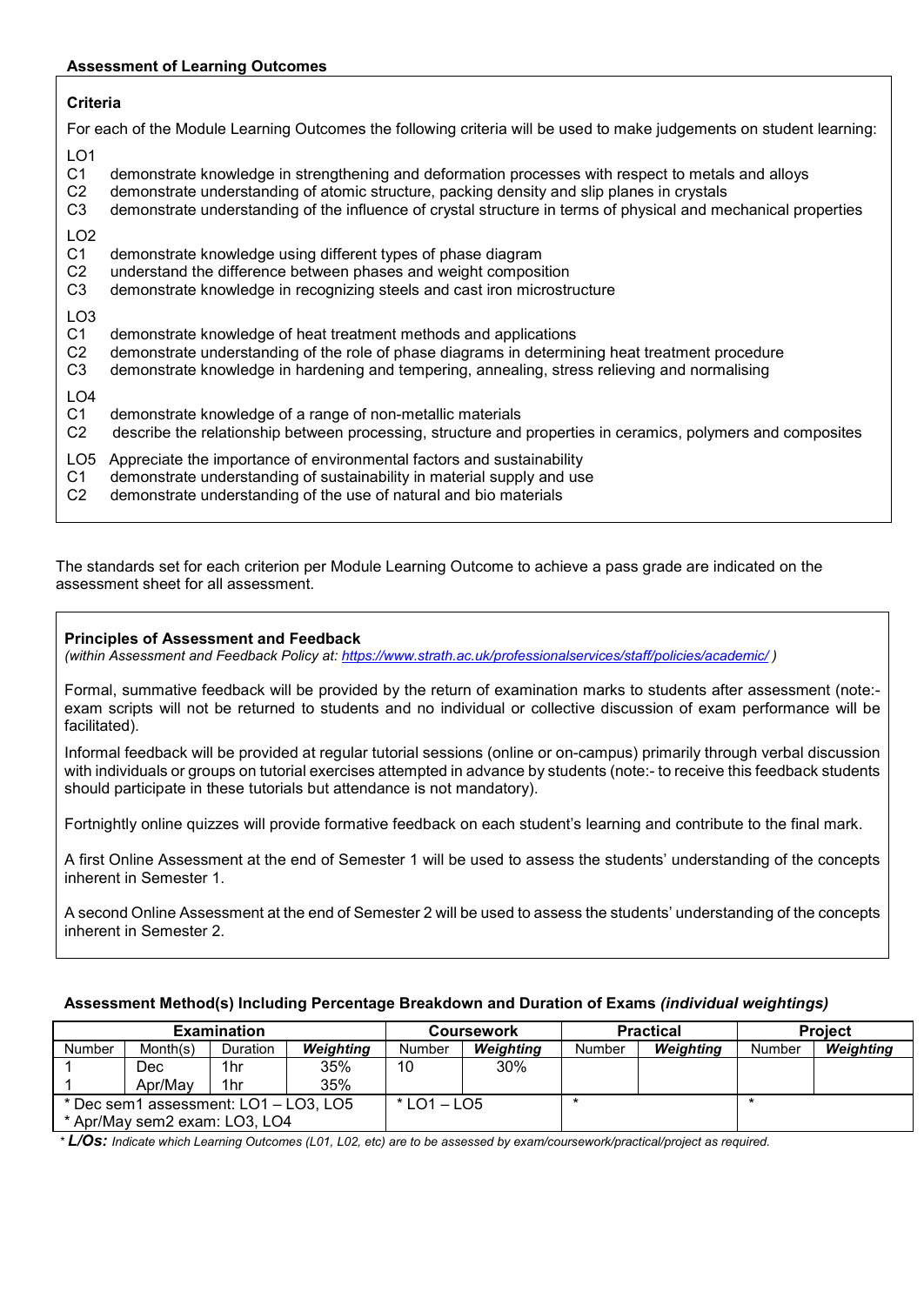#### **Coursework / Submissions deadlines (***academic weeks***):**

There will be an online quiz each fortnight. These will take place in weeks 2, 4, 6, 8 and 10 of each semester. These will each contribute 3% to the class mark (30% in total).

#### **Resit Assessment Procedures:**

2 hr examination in August diet

#### **PLEASE NOTE:**

**Students must gain a summative mark of 40% to pass the module. Students who fail the module at the first attempt will be re-assessed during the August diet. This re-assessment will consist entirely of an exam. No marks from any previous attempts will be transferred to a new resit attempt.**

#### **Recommended Reading**

**\*\*\*Purchase recommended \*\*Highly recommended reading \*For reference**

\*\* "Materials Science and Engineering: an Introduction" by Wm D Callister, John Wiley & Sons, 2003, ISBN 0- 471-22471-S

\*\* Additional online textbooks will be referenced through Myplace.

#### **Additional Student Feedback**

*(Please specify details of when additional feedback will be provided)*

| <b>Ime</b> | nnm<br>Nc                               |
|------------|-----------------------------------------|
|            | webpages for details<br>Check timetable |

Session: 2021/22

#### **Approved:**

| Course Director Signature: Dr E Henderson (SG) |  |
|------------------------------------------------|--|
| Date of Last Modifications: September 13, 2021 |  |

(Updated July 2021)